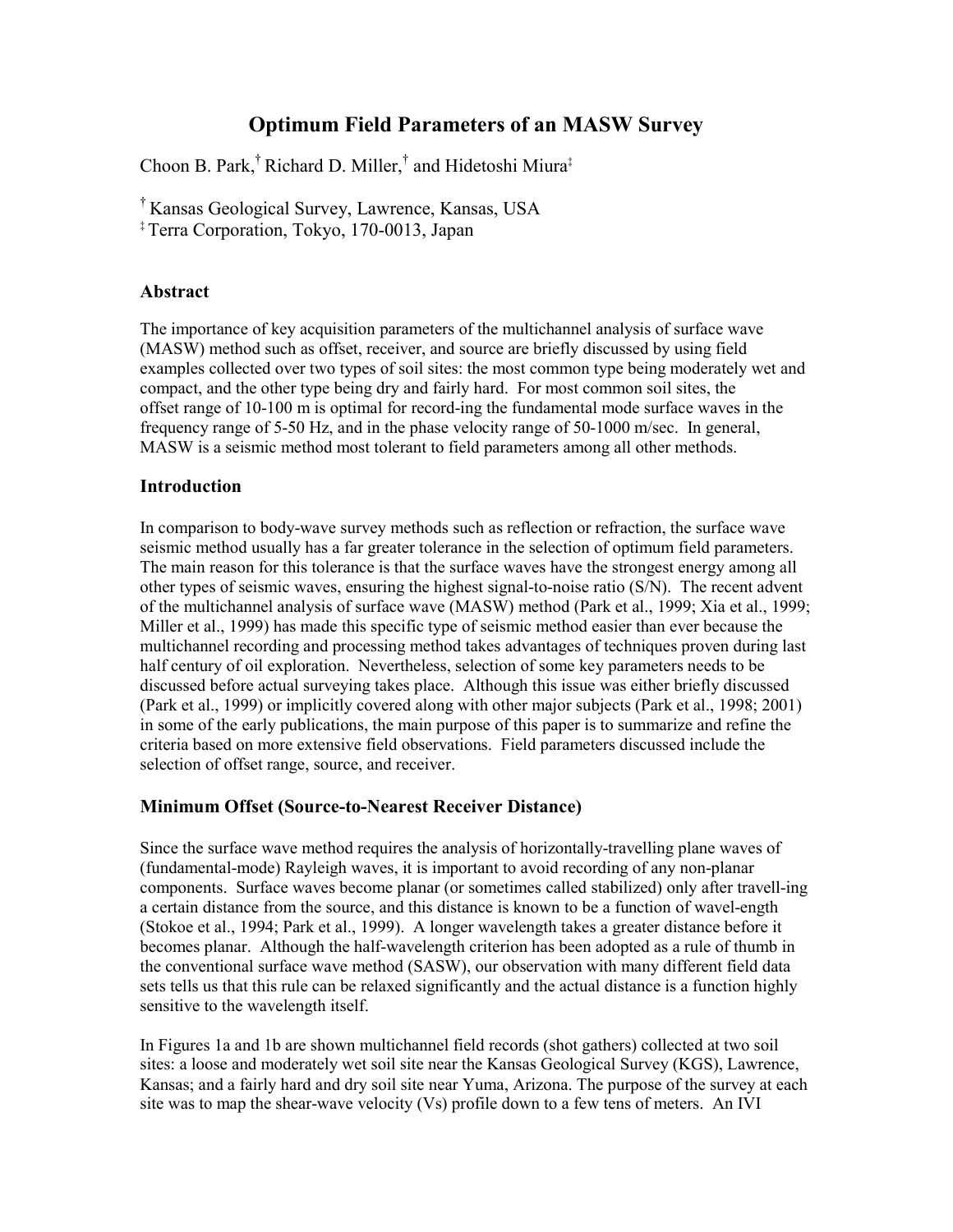Minivib (a low-power Vibroseis) was used at the KGS site with 10-Hz receivers, and a 20-lb sledgehammer and 4.5-Hz receivers were used for the Yuma site. After some preliminary evaluation of the lowest frequency of surface waves recorded, each record was decomposed into the swept-frequency record (SFR) (Park et al., 1999) in which frequency of each sinusoidal wave increases gradually from the lowest value as marked on the left axis of each display (Figures 1c and 1d). The phase velocity of a specific frequency component of surface waves was calculated from its time-domain slope, and then its wavelength was calculated and marked on the right axis of each SFR figure. The main purpose of this display is to illustrate how each component propagates over the horizontal direction so that the minimum distance to become plane wave can be recognized. The arrival pattern before this distance is reached lacks the familiar linear coherence due to an irregular propagation pattern as observed at the near  $( $10m$ ) offsets. It is$ noted that this distance changes with wavelength. Both SFR records, however, clearly indicate that a source-to-closest receiver distance of 10 m will be enough to assure the plane wave propagation for a wavelength as large as 60 m. Considering the maximum investigation depth is about half the longest wavelength, this can be the optimum distance for the nearest offset as far as the investigation depth is shallower than30 m.



Figure 1. Multichannel records (shot gathers) obtained at (a) Yuma, Arizona, and (b) Kansas Geological Survey (KGS), Lawrence, Kansas. The KGS record was formed by combining two records: one for 1-40 m and another for 41-60 m offset range. Corresponding swept-frequency records are displayed in (c) and (d), respectively.

#### **Maximum Offset (Source-to-Farthest Receiver Distance)**

Usually there are two types of waves whose energy may limit the maximum spatial extent of the receiver spread: body waves and higher mode surface waves. Both types of waves tend to dominate over the fundamental mode of surface waves at far offsets and at high frequencies (Park et al., 1998; 1999). The body waves may include refraction event, and often guided waves trapped within the overburden. These waves tend to dominate with offset due to its relatively lower attenuation than surface waves (Figure 2a). Although the relative energy of the higher mode is a complicated function of many parameters including all the layer parameters as well as offset (Tokimatsu et al., 1992), our observation with extensive field records indicates that its domination over the fundamental mode always increases with offset. This is illustrated in Figure 2b by using the Yuma record (Park et al., 2001). Because of this complexity played by both body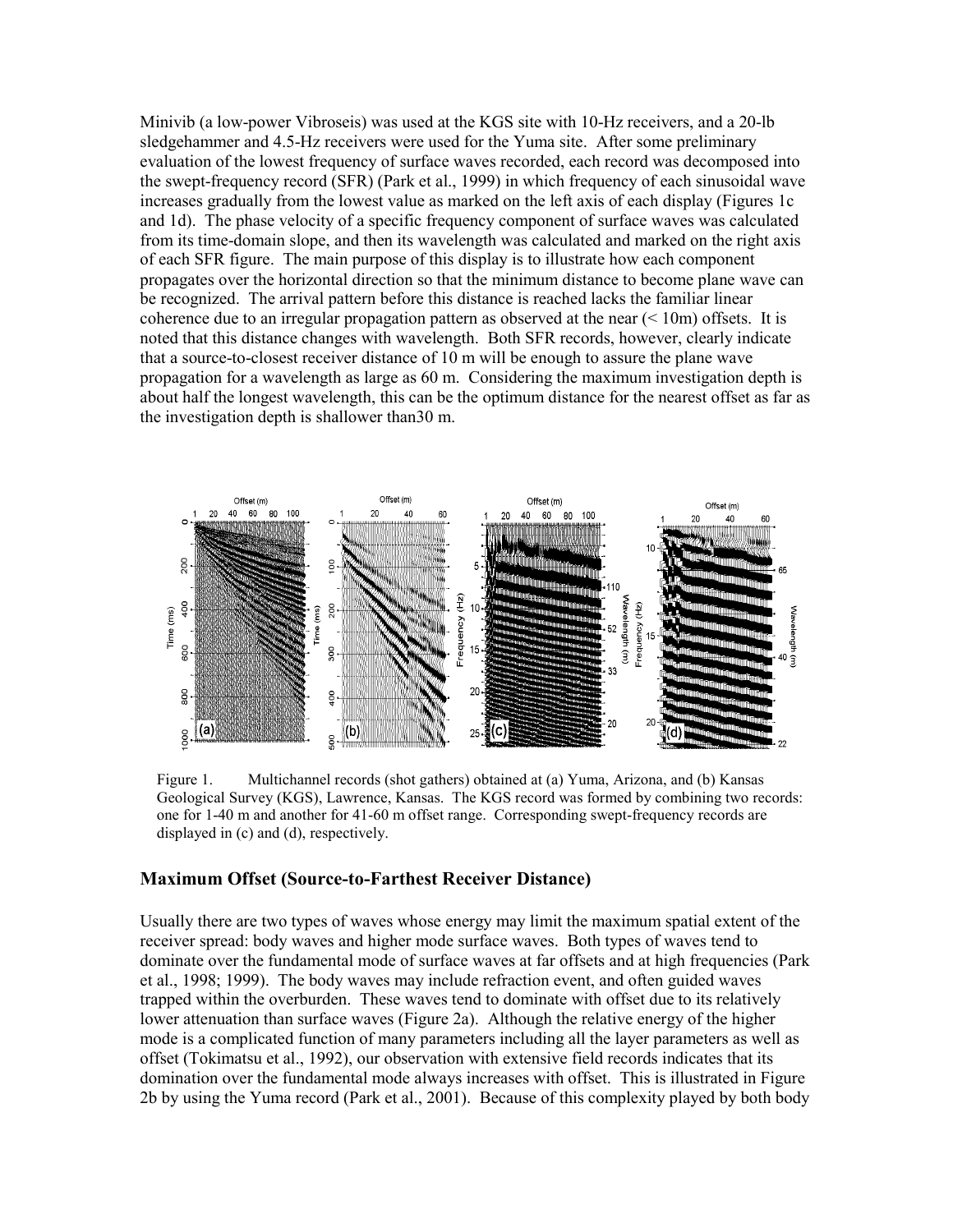

Figure 2. Swept-frequency record of (a) KGS and (b) Yuma data. Domination of body (B) over surface (S) waves at far offsets is noticeable in (a), whereas that of the higher mode (HM) over the fundamental mode (FM) is noticeable in (b).

and surface waves, it seems almost impossible at this moment to assess the maximum offset simply based upon one single parameter, such as wavelength, as in the case of the minimum offset. Instead, we propose an empirical criterion stating it can be as large as 100 m under a normal MASW survey over soil site. This applies when a fairly heavy source is used (for example, a sledgehammer heavier than 10 pounds).

There is another perspective on the farthest offset: the data processing. The resolution of a dispersion curve image increases with the total length of receiver spread (Park et al., 1998; 2001). The resolution issue becomes critical especially when the higher modes tend to take significant energy and need to be separated

from the fundamental mode. A longer receiver spread is needed for the lower frequencies of surface waves whose phase velocities are greater than the higher frequencies. The aforementioned criterion of 100 m, however, will be still valid for the most cases.

The importance of a longer receiver spread for a better delineation of dispersion is illustrated in Figure 3 using Yuma data. The overall resolution (sharpness) of the dispersion curve image improves rapidly as the receiver-spread length increases. Also, the low frequency (i.e., large wavelengths) components are acquired only when the spread length is sufficient for them to become well-developed plane waves as explained in the previous section.

When the horizontal variation of near-surface materials does not allow such a long (up to 100 m) receiver spread, then two or more separate surveys may be necessary to focus into different ranges of investigation depths (Park et al., 1999).

#### **Source and Receiver**

Dispersion curve images analyzed from three shot gathers collected at the same site, using the same receiver spread but three different seismic sources: 10-lb, 20-lb, and rubber band-aidedweight-drop (RAWD) built at KGS, are shown in Figure 4. These sources are listed in order of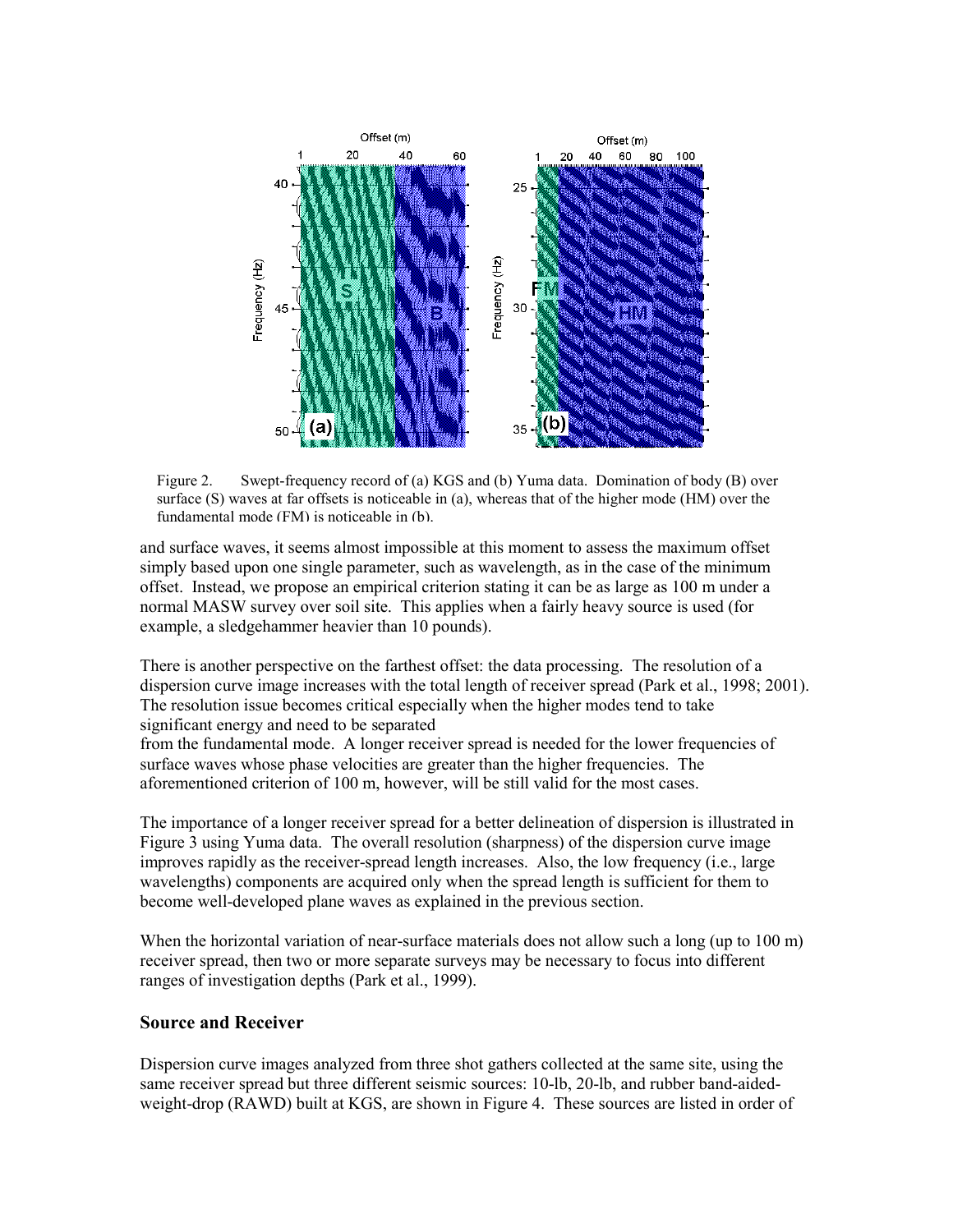increasing impact strength. 40-Hz geophones were the receivers in all three cases. Lowerfrequency (e.g., 4.5 Hz) geophones were not used because this testing was oriented toward the body-wave phenomenon rather than the sur-face wave.

It is noted in the figure that there is a slight increase of low-frequency  $(< 10 \text{ Hz})$  energy as the source changes from10-lb to 20-lb sledge-hammer. However, the maximum impact strength by RAWD resulted in the least amount of low-frequency energy. Instead, the higher mode energy at the higher frequencies  $(> 30 \text{ Hz})$  increased. This shows that a mere increase of impact strength may not ensure greater energy at lower frequencies. Instead, it seems that changing the coupling mechanism may need to be accompanied with change of source to achieve the desired effect.

At the same site, three different receiver spreads were laid out side by side to test the importance of geophone frequency: Geospace 4.5-Hz, 10-Hz, and 40-Hz geophones (Figure 5). It is obvious that the lower-frequency geophone takes advantage by recording the lower-frequency components of surface waves effectively. However, it is quite astonishing to observe that the lower-frequency limits of the two higher-frequency geophones (10-Hz and 40-Hz) are not limited by their natural frequencies. For example, the10-Hz geophone gave almost an identical result to the 4.5-Hz geophone all the way down to 5 Hz, while the 40-Hz geophone recorded down to about 10 Hz. The dispersion image for the 4.5-Hz geophone, however, clearly indicates that the lowest recordable frequency cannot be lower than 2 or 3 Hz. Therefore, it seems that 10-Hz and 40-Hz geophones can be used to record surface waves as low as 5 Hz and 10 Hz, respectively, in most cases. These lowest frequencies of 5 Hz and 10 Hz usually can be associated with the maximum investigation depths of about 30 m and 15 m, respectively, for most the common soil sites.



Figure 3. Yuma data with receiver spread length of (a) 30 m and (b) 110 m with the same receiver spacing. Corresponding images of dispersion curves are displayed in (c) and (d), respectively.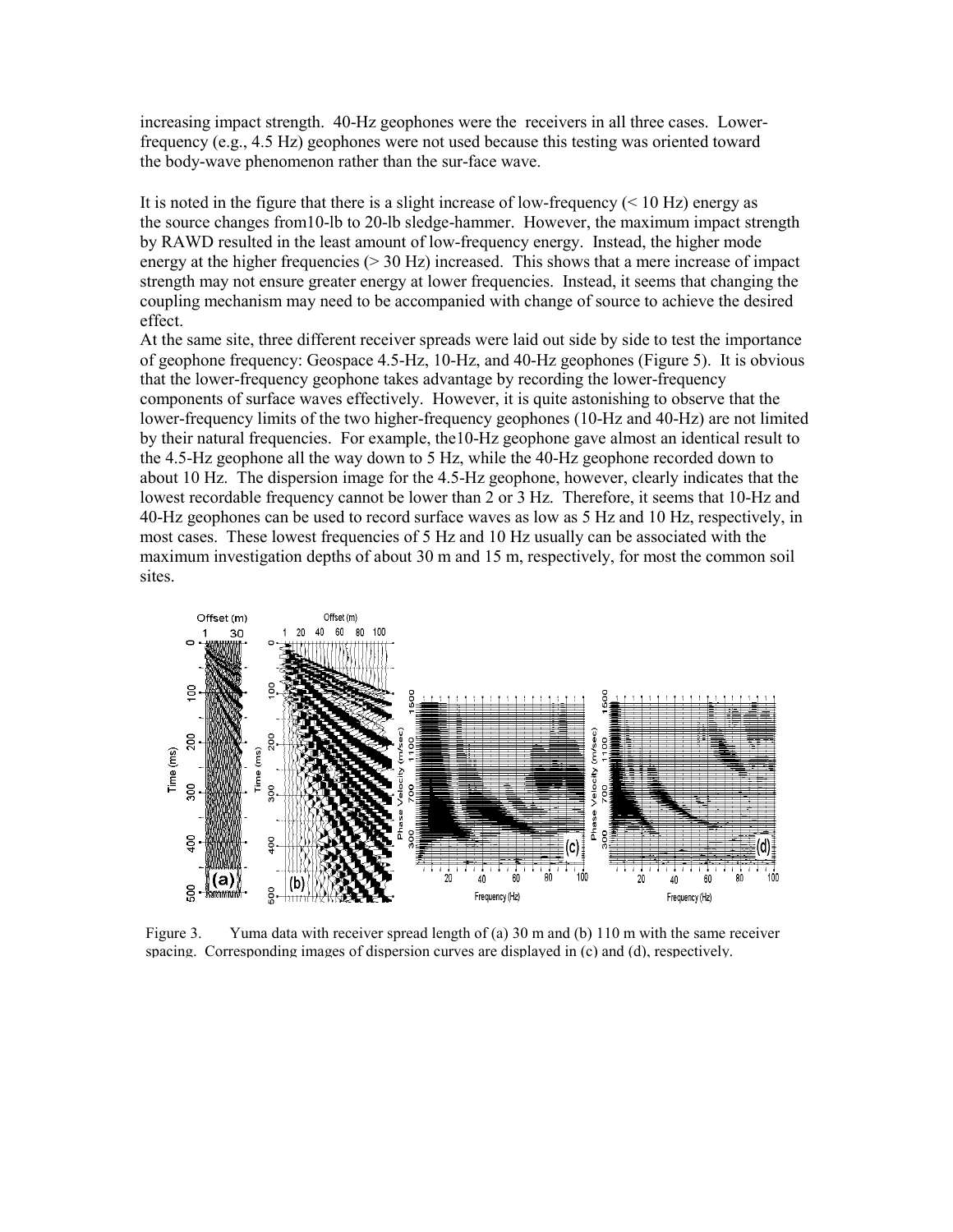

Figure 4. Yuma data collected at the same site using the same receiver spread of 40-Hz geophones but three different seismic sources: 10-lb, 20-lb sledgehammer, and rubber-band-aided-weight-drop (RAWD) built at KGS. Image of dispersion curve is shown below each record.



Figure 5. Yuma data collected at the same site using the same seismic source (RAWD) but three different receivers: 4.5-Hz, 10-Hz, and 40-Hz geophones. Image of dispersion curve is shown below each record.